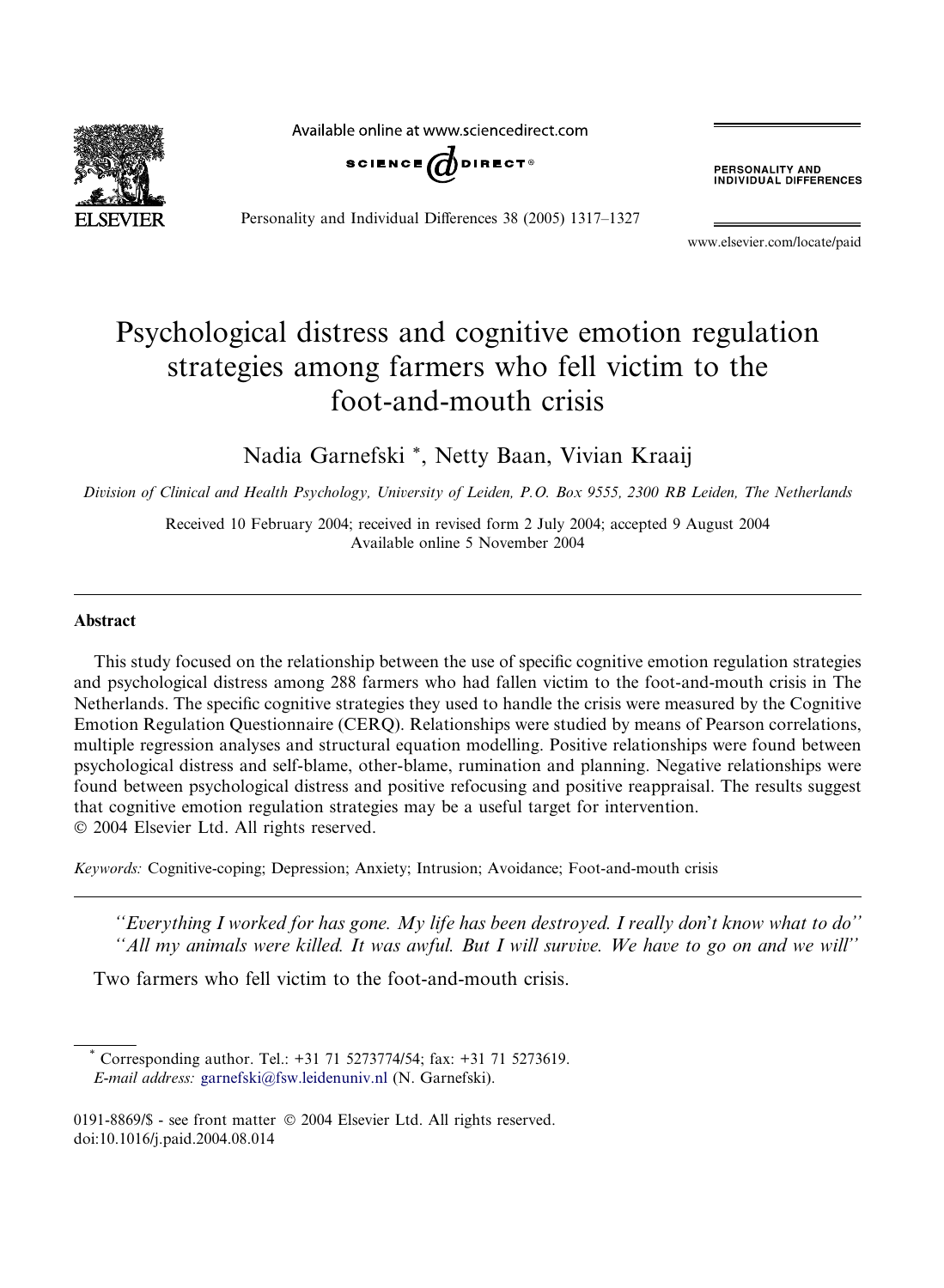## 1. Introduction

March 21, 2001, The Netherlands became the third country in Europe to fall victim to the footand-mouth disease. Following European rules, all cattle on affected farms and all cattle on farms within a 2-km radius around affected sites were killed and destroyed in an effort to stop the disease from spreading further. In addition, restrictive measures were taken for farms within a radius of 10 km regarding the transport of their animals. Between March 21 and April 22 more than 270.000 animals were killed, turning the foot-and-mouth crisis into a major traumatic event for a large number of dairy farmers.

Studies in a wide range of populations have demonstrated that exposure to traumatic events may result in long-term psychological adjustment problems, such as posttraumatic stress disorder, high levels of intrusion and avoidance, and symptoms of depression or anxiety (e.g. [Brewin, Andrews, & Valentine, 2000;](#page--1-0) [Shalev, 1996](#page--1-0)). It is also known that a strong relationship exists between intensity of the trauma and subsequent psychological distress ([Shalev,](#page--1-0) [1996](#page--1-0)). However, it has also been shown that not everyone who experiences a traumatic event goes on to develop psychological distress ([Brewin et al., 2000](#page--1-0)). There is increasing evidence that (ongoing) psychological distress in response to the experience of negative life events or traumata may be associated with the use of maladaptive cognitive styles ([Bryant, Moulds, &](#page--1-0) [Guthrie, 2001\)](#page--1-0).

One factor that has been hypothesised to be important in determining whether psychological problems will go on to develop, or not, is the cognitive emotion regulation strategies someone uses to deal with the traumatic event ([Garnefski, Kraaij, & Spinhoven, 2001;](#page--1-0) [Garnefski, Kraaij, &](#page--1-0) [Spinhoven, 2002](#page--1-0)). Recent studies have shown that the cognitive emotion regulation strategies of self-blame, rumination and catastrophising are related to the reporting of more symptomatology, while other strategies such as positive reappraisal are related to the reporting of less symptoms of psychopathology [\(Garnefski et al., 2001;](#page--1-0) [Garnefski, Legerstee, Kraaij, van den Kommer,](#page--1-0) [& Teerds, 2002](#page--1-0); [Garnefski, van den Kommer, et al., 2002](#page--1-0); [Kraaij et al., 2003](#page--1-0); [Kraaij, Pruymboom,](#page--1-0) [& Garnefski, 2002\)](#page--1-0). These findings suggest that by using certain cognitive strategies, people may be more vulnerable to developing psychopathology in response to negative life events or, the other way around, that by using other cognitive strategies, people may more easily tolerate or master negative life experiences. As these conclusions are based on the use of cognitive strategies considered from a *style* perspective, however, it is not possible to draw conclusions about the functionality of specific cognitive emotion regulation strategies in specific stress situations (e.g. [Garnefski](#page--1-0) [et al., 2001](#page--1-0); [Garnefski, van den Kommer, et al., 2002\)](#page--1-0).

Although empirical studies on the functionality of specific cognitive strategies in specific stress situations are scarce, some data are available which suggest that coping effectiveness depends importantly on the type of stressful situation that the individual confronts [\(Thoits, 1995](#page--1-0)) and that some cognitive strategies may in certain circumstances even be associated with opposite outcomes. For example, certain forms of ruminative thinking or self-blame have been found to be helpful in coping with certain stressful life events ([Janoff-Bulman, 1992](#page--1-0); [Tedeschi, 1999\)](#page--1-0). It has therefore been suggested that new studies should focus on questions such as whether strategies that are considered (in)adaptive in earlier studies are indeed (in)adaptive in all specific circumstances [\(Gross,](#page--1-0) [1999](#page--1-0)) and to identify the types of strategies which reduce distress or ill health in response to particular types of situations [\(Thoits, 1995\)](#page--1-0). It may very well be true that a certain cognitive strategy